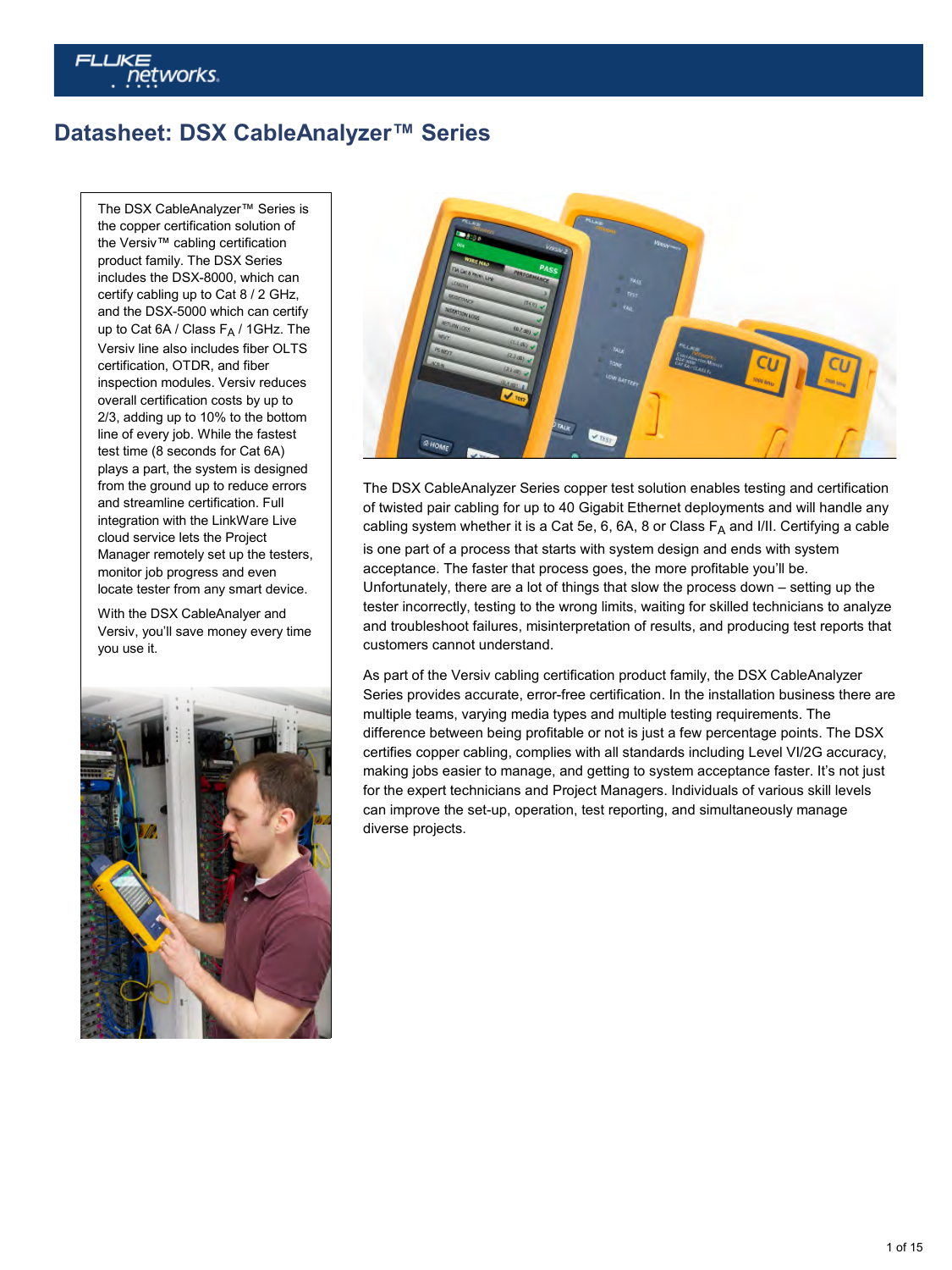

#### **Unique features:**

- Versiv enables users to accomplish more than ever with a cable tester, by accelerating every step of the testing process
- LinkWare Live cloud service lets the Project Manager remotely set up the testers, monitor job progress and even locate tester from any smart device
- ProjX™ management system eases tasks from initial set-up of a job to system acceptance. It eliminates redundant steps, and ensures that all tests are completed correctly the first time, and every time
- Taptive™ user interface puts advanced data analysis and easy set-up and operation at the fingertips of technicians of all skill levels
- LinkWare PC management software provides unmatched analysis of test results and professional test reports
- The DSX reduces the time required to fix cabling faults with dedicated diagnostics, a simple test that locates the problem

#### **Performance:**

- Eight second Cat 6A test time contributes to the fastest way to gain certification
- Graphically displays the source of failures including crosstalk and distance to shield faults for faster troubleshooting
- Manage up to 12,000 Cat 6A test results with full graphics
- Capacitive touchscreen allows quick tester setup with easily selectable cable types, standards and testing parameters
- Over 1 billion links reported on LinkWare PC management software
- Integrated Wi-Fi allows you to easily upload results to LinkWare™ Live

#### **Standards:**

- Compliant with ANSI/TIA-1152-A Level 2G and proposed standard IEC 61935-1 Ed. 5 Level VI field tester accuracy requirements to 2000 MHz
- Supports the complete suite of Resistance Unbalance standards needed for Power over Ethernet (PoE) – IEEE 802.3bt, ANSI/TIA/EIA-568, ISO/IEC 11801 series documents
- TCL and ELTCTL measurements compliant to IEC 61935-1-1 (Draft)
- Screen continuity along path of cabling

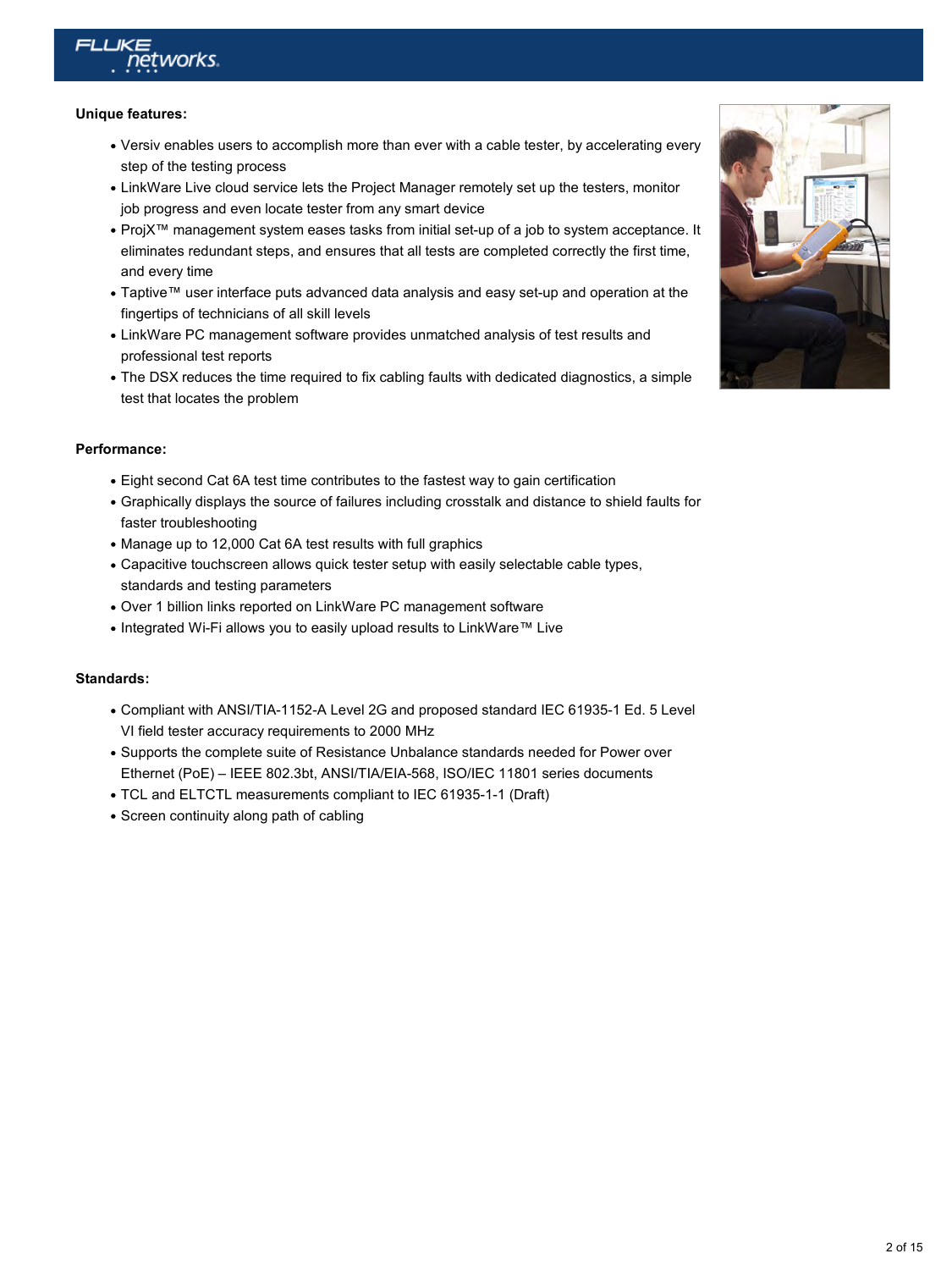

#### **Versiv Platform is Ready for Today's and Tomorrow's Jobs**

#### **Electrically centered plug design is compliant with TIA Level 2G and IEC Level VI accuracy requirements to 2000 MHz with a future-ready design to support all hardware upgrades**

The DSX CableAnalyzer Series enables cable testing and certification for network deployments up to 40 Gigabit Ethernet – whether it is an existing Cat 5e, 6, 6A, 8 or Class I/II cabling system, the DSX tests to all industry standards. The electrically centered test plug results in the Level 2G/VI accuracy required to support field testing to Cat 8 / Class I/II, 2000 MHz. The DSX exceeds the IEC Level VI and TIA Level 2G specifications assuring you of higher confidence in results over the full frequency range. Higher performance cabling systems like Cat 8 require more precise measurement to ensure they are providing the noise immunity required by 25G and 40G applications. Additionally, complex Alien Crosstalk link-to-link certification is simplified by integrating the measurement capability into each copper module up to 40GBASE-T testing.

The DSX is the first field tester to support balance measurements including Transverse Conversion Loss (TCL) and Equal Level Transverse Conversion Transfer Loss (ELTCTL). TCL and ELTCTL are important measurements found in the cabling standards. They define a minimum performance for balance, a key parameter to help determine noise immunity. Industrial network owners/operators are especially interested in this property due to the higher level of electromagnetic interference (EMI) within the industrial environment.

Fluke Networks' DSX CableAnalyzer Series has obtained Intertek (ETL) verification in accordance with the ANSI/TIA-1152-A specification for Level 2G test equipment. (Report on file.)





*TLC Graph View ELTCTL Graph View*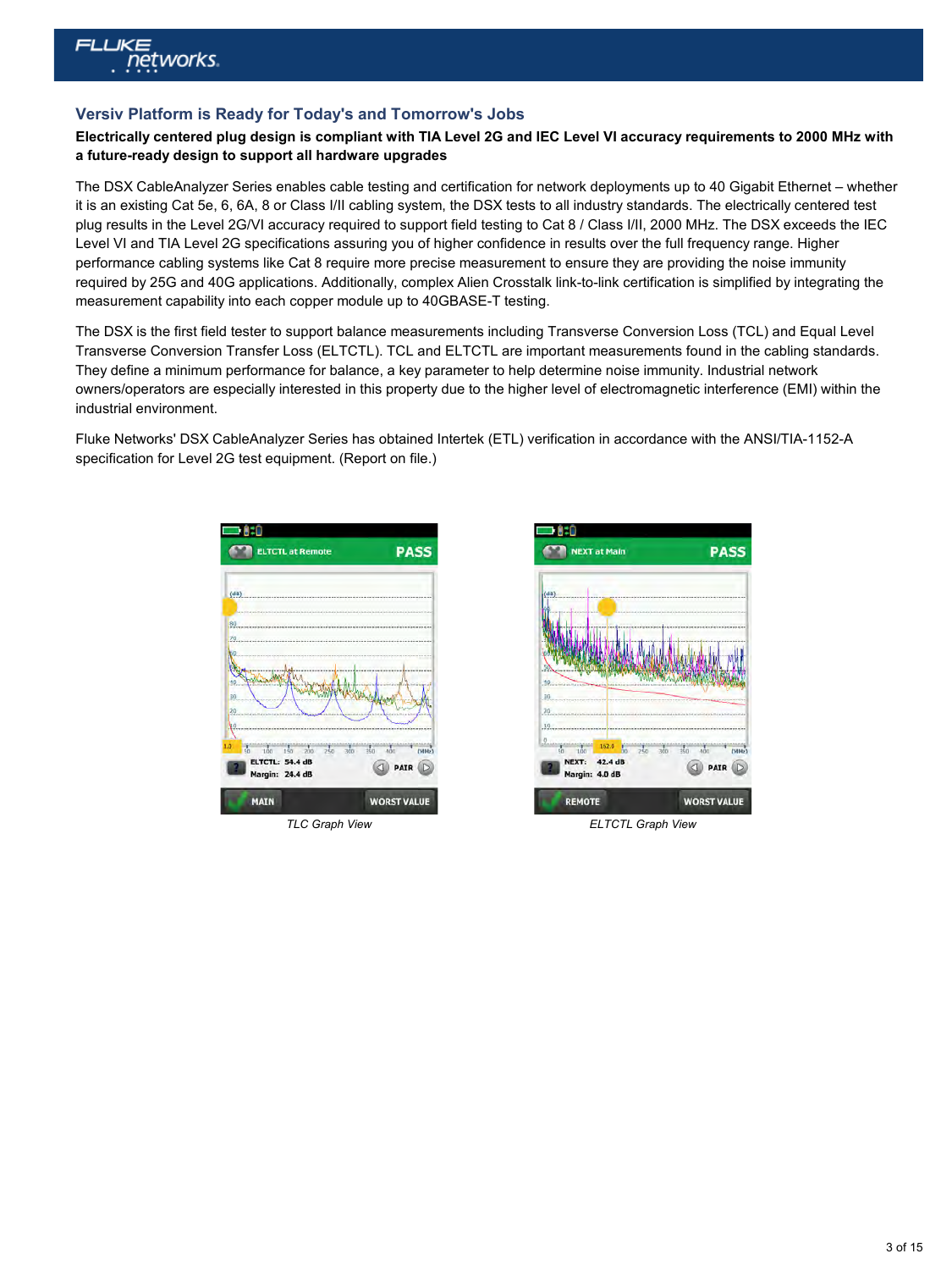

#### **ProjX Management System Manages Complex Jobs with Ease**

#### **Manage up to 12,000 Cat 6A test results with full graphics**

Managing the testing of multiple jobs with multiple teams, testers, and requirements is time consuming and a source of errors. Increasingly larger jobs make project organization more important than ever. The ProjX management system on the DSX CableAnalyzer Series provides individual project files for all job specific details to be saved under a simple name, eliminating the need to re-enter job specific details after starting a project. This minimizes set-up errors or lost files when switching from one job to another or utilizing multiple testers on a single job. In addition, it provides test results by cable ID, merges any changes without duplicates and defaults to the last copper or fiber module installed. ProjX management system provides real time status to completion on each job with a 0-100% scale and gives the operator the option to isolate any test requiring a second look and helps to assure nothing is overlooked. The "Fix Later" selection creates a punch list or automatic to do list for correcting any workmanship issues. ProjX enables project managers and crew leaders to be truly efficient.

| <b>EDMONDS WAY</b>               | 100% tested   |
|----------------------------------|---------------|
| 240w                             | 0% exported   |
| <b>EVERGREEN WAY</b>             | 21% tested    |
| $28 - 3N$                        | 0% exported   |
| <b>EVERETT MALL</b>              | 100% tested   |
| 1536-                            | 100% exported |
| C-POD                            | 0% tested     |
| $0 -$                            | 0% exported   |
| <b>DEFAULT</b><br>$\overline{a}$ | 0% exported   |





*Project specific screen shows up to the minute project details*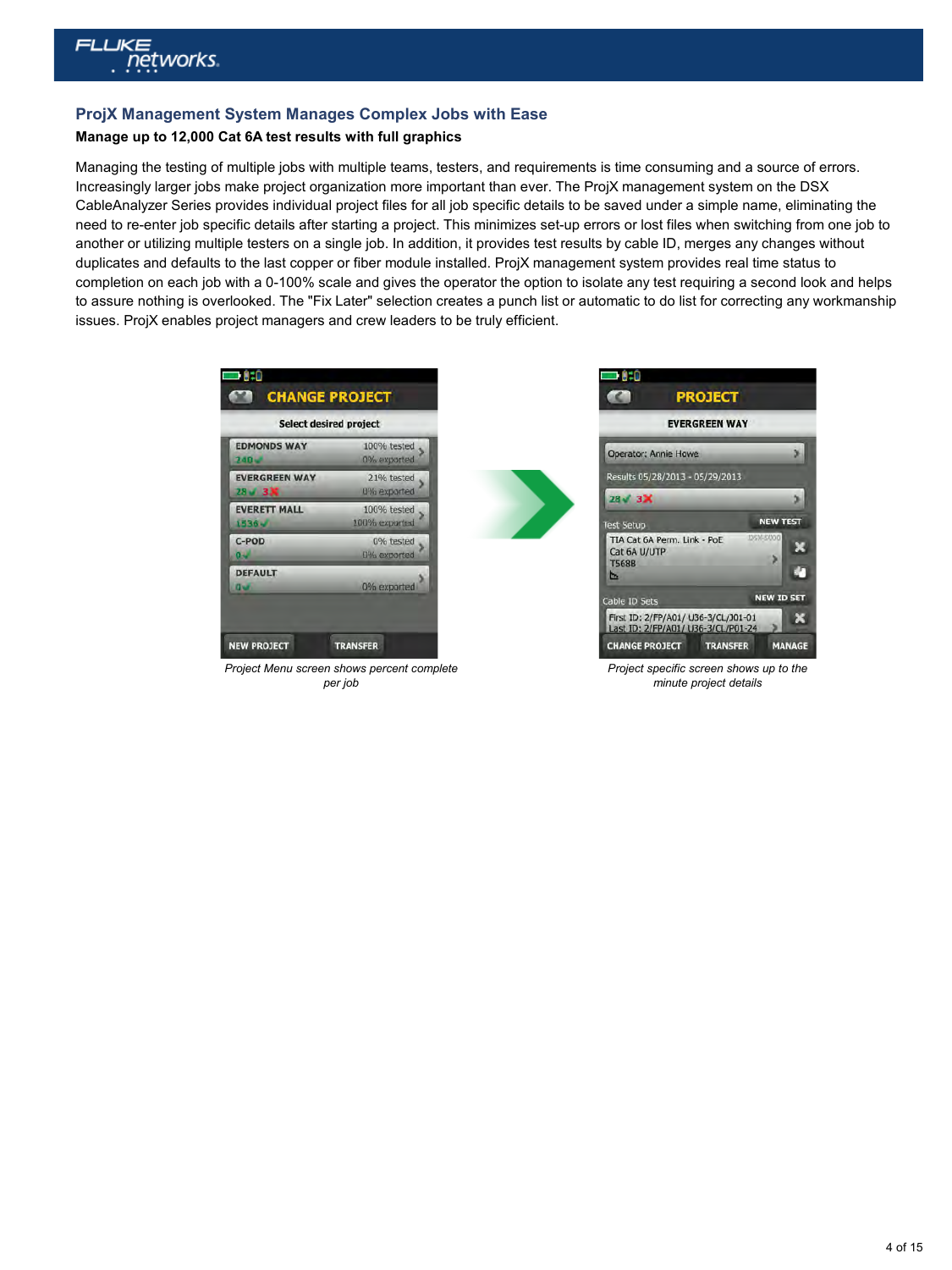

## **Taptive User Interface Simplifies Set Up, Eliminates Errors and Speeds Troubleshooting**

#### **Capacitive touchscreen allows quick tester setup and supports all standards**

Taptive user interface is easy enough for even the newest technician to perform tests across multiple media types and testing requirements. The capacitive Taptive user interface makes all jobs easily accessible from the menu screen. Touch the job you're working on and the large display confirms the test that needs to be performed, animated instructions simplify setting the configuration making correct testing assured.

|                                         |   | Auto Save<br>Off             |
|-----------------------------------------|---|------------------------------|
| Cable Type: Cat 8 S/FTP                 |   | Cable ID                     |
| NVP: 78.0%                              | > | <b>BLD1-RM47-17A</b>         |
| Shield Test<br>On                       |   | Cable IDs Untested: 1<br>006 |
| <b>Test Limit: TIA Cat 8 Perm. Link</b> |   |                              |
| Store Plot Data<br>On                   |   |                              |
| HDTDR/HDTDX: Fail/Pass* only            | ⋗ |                              |
| <b>Outlet Configuration: T568B</b>      |   |                              |

*Simple Set up Quickly enter Cable Ids with the capacitive touchscreen*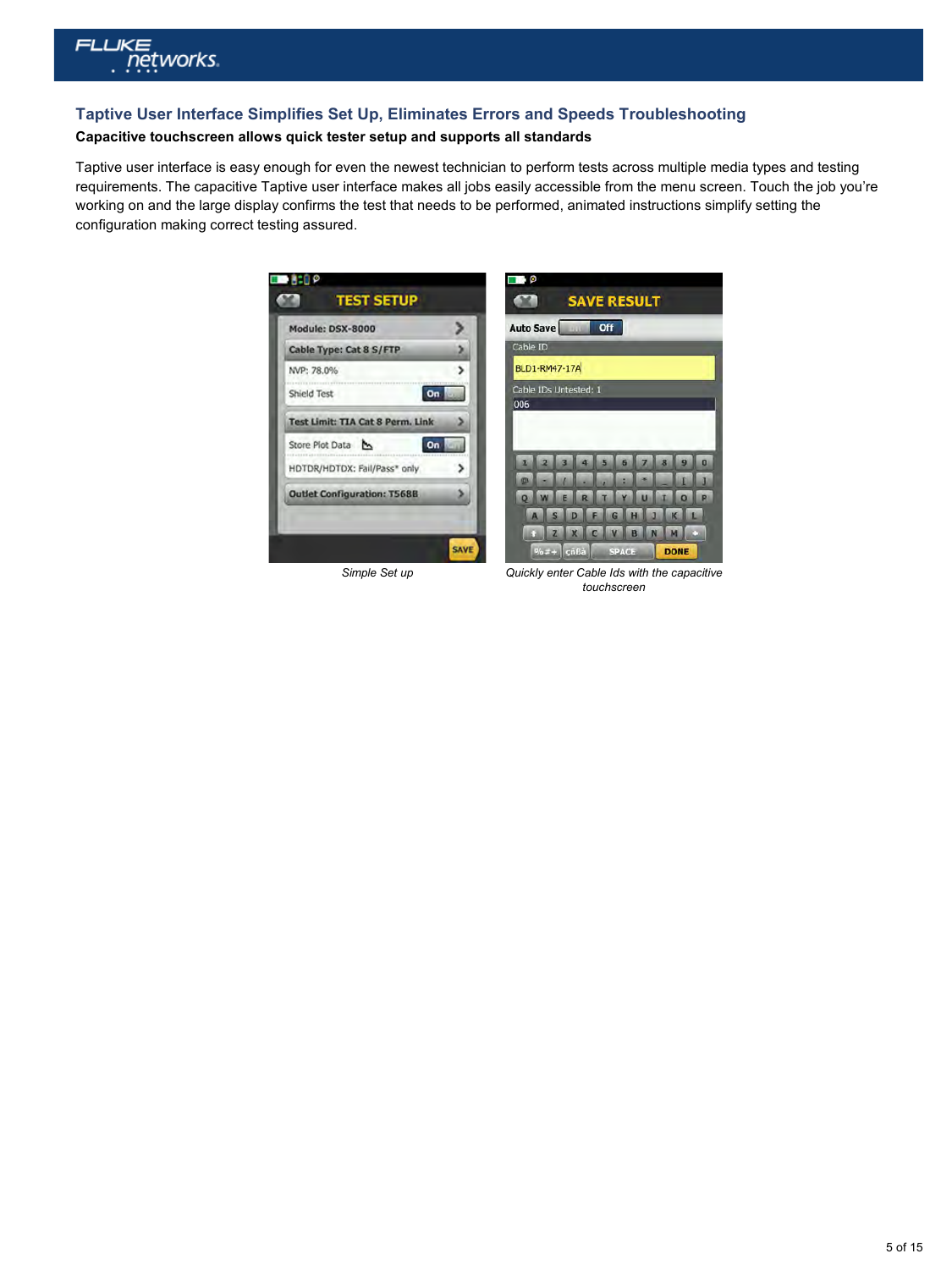

#### **Performs with Unsurpassed Speed**

#### **Eight second Cat 6A test time and the fastest way to submit your certification results**

No tester offers so much speed for so many tests. Complete copper certification to Cat 6A in 8 seconds or certify two fibers at two wavelengths in just 3 seconds. Endorsements by cabling vendors worldwide assure that Versiv is the fastest way to project completion and system acceptance. Quickly get a Pass or Fail result and easily review individual test parameters by value or drill into specific area on a graph.



*Passing test result Return loss graph Pinch and zoom for more detail*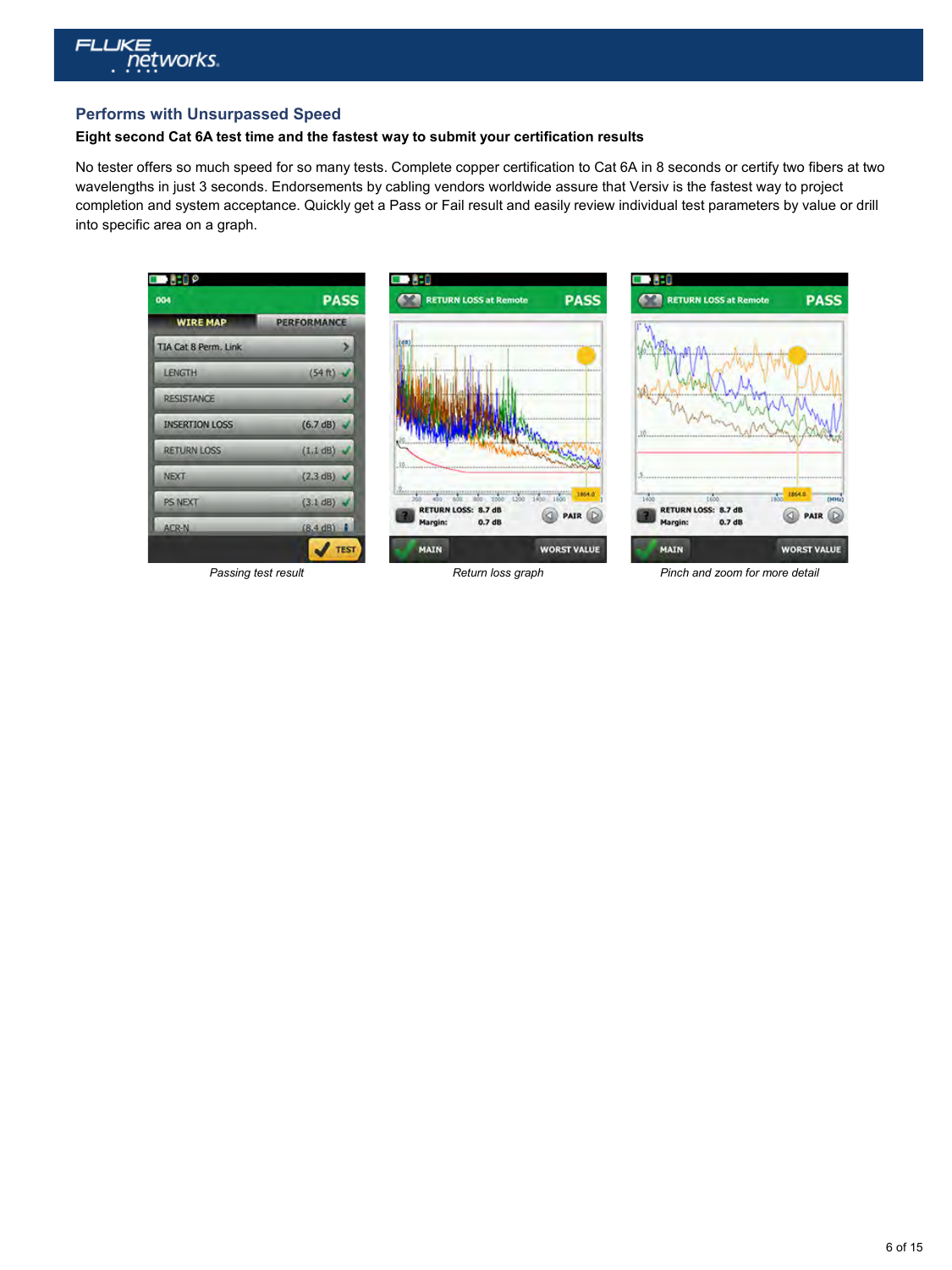

#### **Troubleshoot Like an Expert**

#### **Graphically displays the source of failures including crosstalk and distance to shield faults for faster troubleshooting**

The DSX reduces the time required to fix cabling faults with dedicated diagnostics, a simple 1 button test runs all tests and saves all data. The graphical results screen allows you to look down the cable to see exactly where any cross talk, return loss or shield faults are located on any given link. Previous testers had frequency limits of their diagnostic capabilities of up to 250 MHz only, but the DSX CableAnalyzer Series removes this limitation. This common view is easily interpreted by novice and expert users alike to isolate and act on any failed results quickly and is stored with the test result for remote analysis.



*High Definition Time Domain Cross talk (HTDTX) shows the far end connection is clearly the issue*

*Features simple diagnostics based on decades of Fluke Networks troubleshooting experience*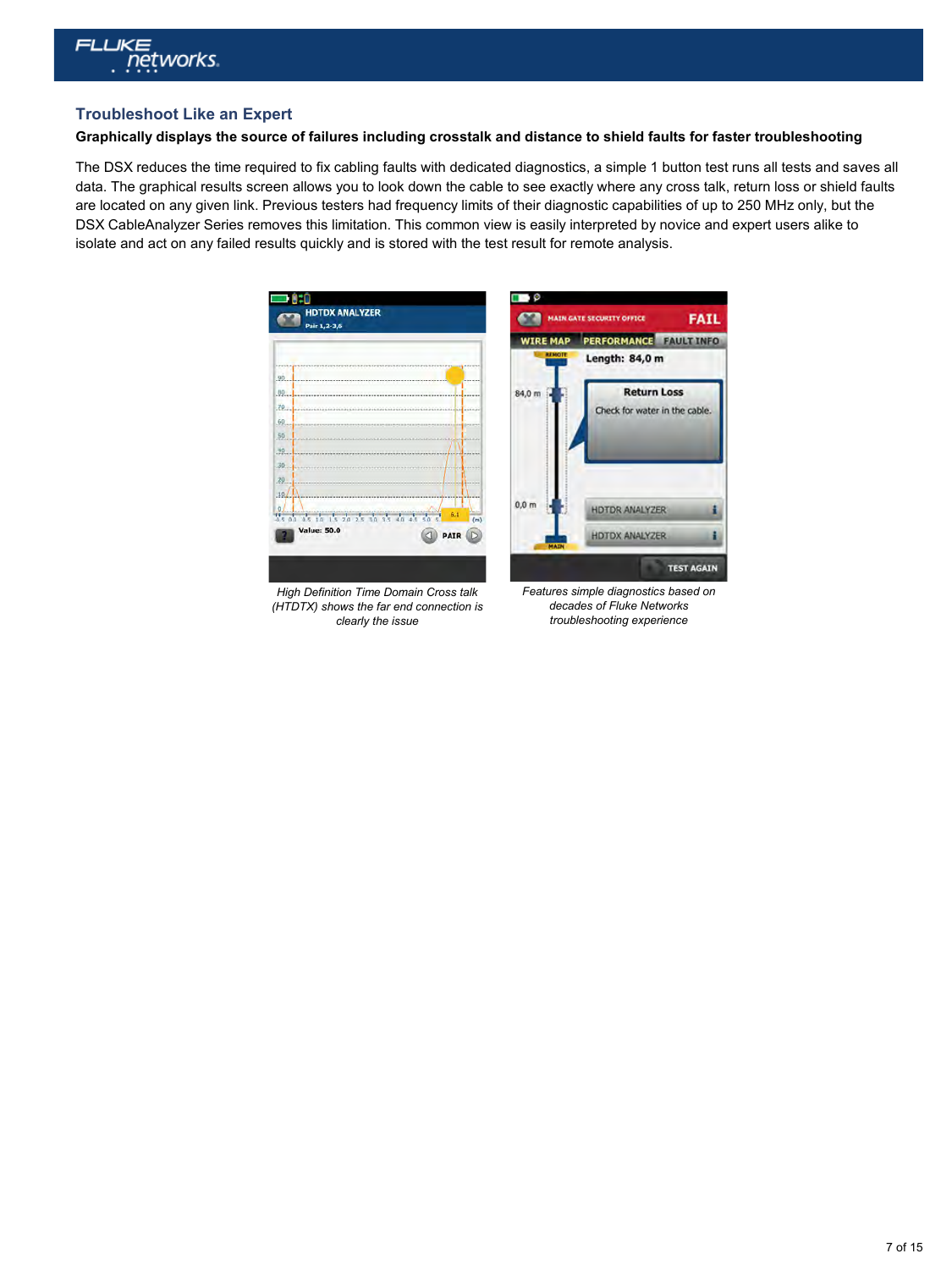

Shield continuity historically is a direct current (DC) measurement with no distance to fault available. Other testers run a simple resistance test to verify that the shield has continuity. These tests have been shown to be inaccurate, sometime confusing a ground path as shield continuity and not correctly identifying a break in the shield. Other testers may tell you there is a break in a shield, but not pinpoint the exact location giving no indication of where to start rework. The DSX CableAnalyzer Series is the first field tester to report distance to any shield integrity issues, reporting the true status of the screen continuity. This is especially important in datacenters and Cat 8 installations where screen continuity is critical to maintaining alien crosstalk performance of screened cabling.

| $\Box$                                                   |                                       |                  |
|----------------------------------------------------------|---------------------------------------|------------------|
| <b>Result not saved</b>                                  |                                       | <b>FAIL</b>      |
|                                                          | <b>WIRE MAP</b>                       |                  |
| <b>T568B</b>                                             |                                       | ×                |
| <b>Contract Contract Contract Contract</b><br>$2 \equiv$ | <u> Andreas Andrew Manager (1986)</u> |                  |
| $3 - 1$<br>$6 -$                                         | <u> 3</u><br>$\sim$ 6                 |                  |
| $4 -$                                                    | ______                                | $\sim$ 4         |
| $5 - 1$<br>$7 - 7$                                       | <u> 7</u>                             |                  |
| $8 -$                                                    |                                       | $-8$             |
| $S = 15.2 m$                                             |                                       | $0.0 m \equiv S$ |
|                                                          |                                       | Next ID:<br>007  |
|                                                          | <b>FIX LATER</b>                      | <b>CONTINUE</b>  |

*Wiremap – shows distance to fault, break and short*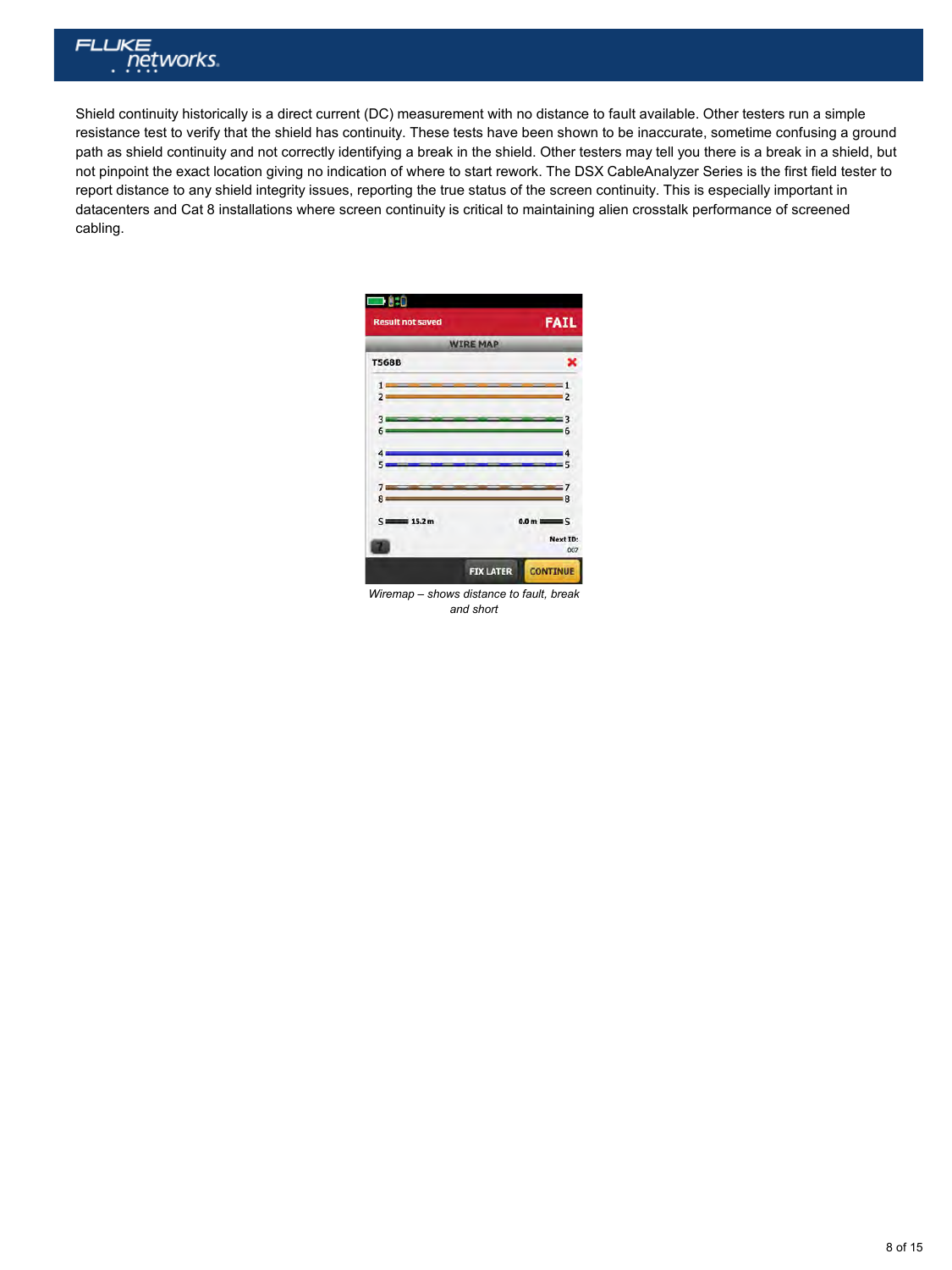

### **DSX CableAnalyzer Series Family**

The DSX CableAnalyzer Series family is based on two modules: the DSX2-5000 and DSX2-8000. The DSX2-5000 certifies twisted pair Cat 5e, 6, 6A and Class F<sub>A</sub> cabling with limits up to 1000 MHz. The DSX2-8000 certifies twisted pair Cat 5e, 6, 6A, Cat 8 and Class I/II cabling with limits up to 2000 MHz.

|                                              | <b>Copper Certification</b>                                          |                                    |
|----------------------------------------------|----------------------------------------------------------------------|------------------------------------|
|                                              | DSX-8000 CableAnalyzer™                                              | DSX-5000 CableAnalyzer™            |
| Cat 6A / Class E <sub>A</sub> test time      | 8 seconds                                                            | 10 seconds                         |
| Cat 8 / Class I/II test time                 | 16 seconds                                                           |                                    |
| HDTDX/HDTDR diagnostic test times            | $\approx$ 3 seconds                                                  | $\approx$ 3 seconds                |
| Internal memory                              | $\approx$ 5,000 Cat 8 with plots; $\approx$ 12,000 Cat 6A with plots | $\approx$ 12,000 Cat 6A with plots |
| >Level V Accuracy (1 GHz)                    | $\checkmark$                                                         | $\checkmark$                       |
| Level VI/2G Accuracy (2 GHz)                 | $\checkmark$                                                         |                                    |
| Resistance Unbalance measurement             | $\checkmark$                                                         | $\checkmark$                       |
| Shield integrity check and distance to fault | $\checkmark$                                                         | $\checkmark$                       |
| <b>TCL</b> measurement                       | $\checkmark$                                                         | $\checkmark$                       |
| <b>ELTCTL</b> measurement                    | $\checkmark$                                                         | $\checkmark$                       |
| CDNEXT measurement                           | $\checkmark$                                                         | $\checkmark$                       |
| CMRL measurement                             | $\checkmark$                                                         | $\checkmark$                       |
| Built-in Alien XTalk capability              | $\checkmark$                                                         | ✓                                  |
| Channel Adapter                              | 2 GHz Range                                                          | 1 GHz Range                        |
| Permanent Link Adapter                       | 2 GHz Range                                                          | 1 GHz Range                        |
|                                              | <b>Optional accessories</b>                                          |                                    |
| Patch cord adapter                           | Cat 5e, 6 and 6A patch cord                                          | at 5e, 6 and 6A patch cord         |
| Coax Adapter                                 | $\checkmark$                                                         | $\checkmark$                       |
| M12 Adapter                                  | $\checkmark$                                                         | $\checkmark$                       |
| <b>TERA Adapter</b>                          | <b>Coming Q2 2018</b>                                                | $\checkmark$                       |
| GG45 Adapter                                 | <b>Coming Q2 2018</b>                                                | ✓                                  |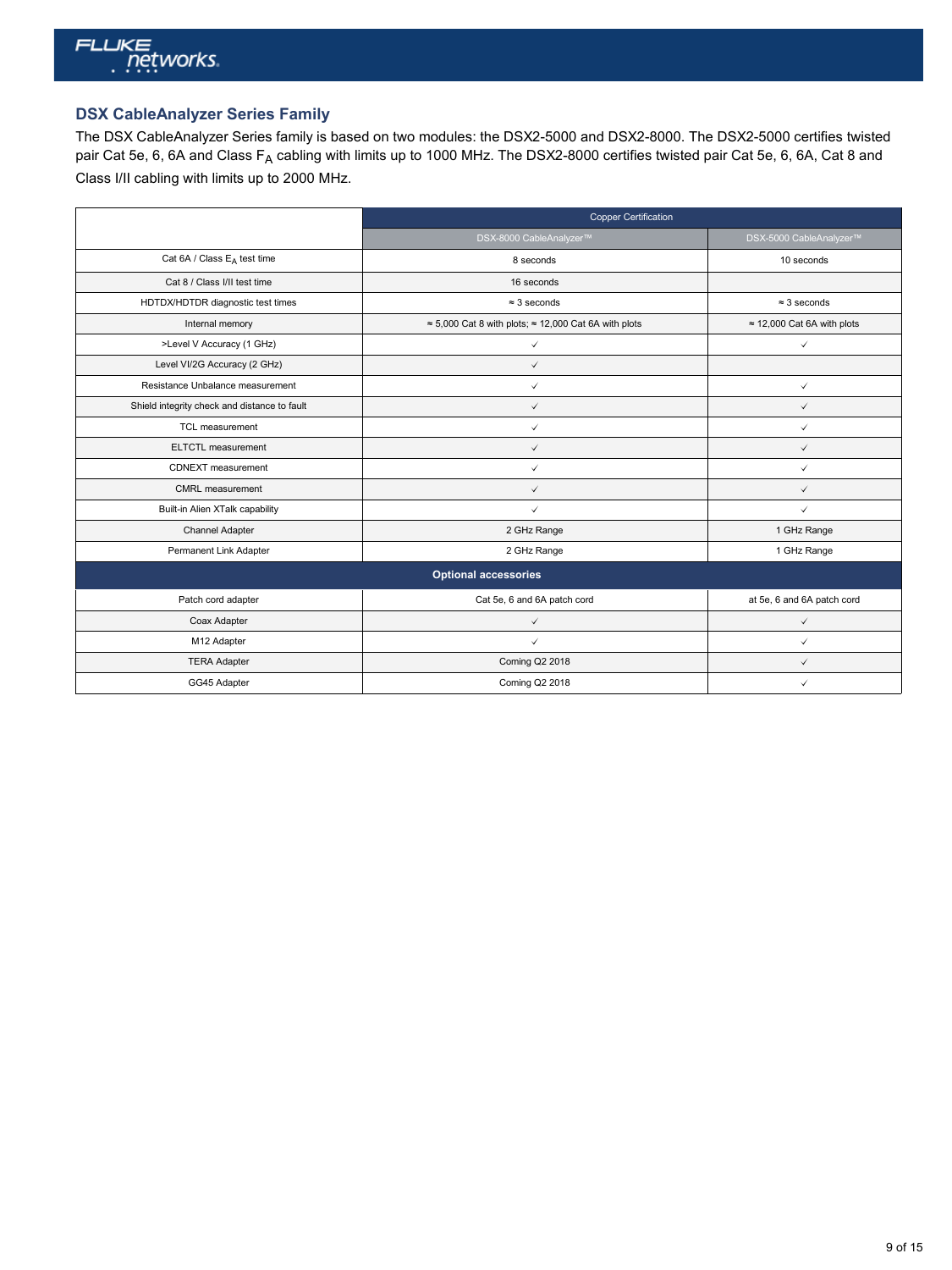

#### **LinkWare Live**

LinkWare Live is a cloud-based service that lets you manage certification jobs anytime, anywhere, with anyone on any device. With LinkWare Live, you can

- Keep track of every test on every job. Get an overview of every project from any smart device. Drill down to each individual test. Instantly receive notification of incorrect test setting or cable IDs.
- Get it right the first time. Define cable IDs and test settings from your PC or tablet. Then send them to the testers or compatible labelers at the jobsite for mistake-free testing and labeling.
- Keep your testers up to date. Standards can change without notice, and an out-of-date test report can mean hours of retesting. LinkWare Live automatically ensures your testers are running the latest.
- Stop wasting time and gas driving testers back to the office. Upload your test results straight from the job site to LinkWare Live over Wi-Fi. Then download them automatically to the right job for fast report generation with LinkWare PC.
- Avoid Project Delays. Track the last used location and monitor the status of all testers to ensure they are always calibrated and running the latest firmware.
- Supports all Versiv models: DSX CableAnalyzer Series, CertiFiber Pro, OptiFiber Pro, and the FI-7000.

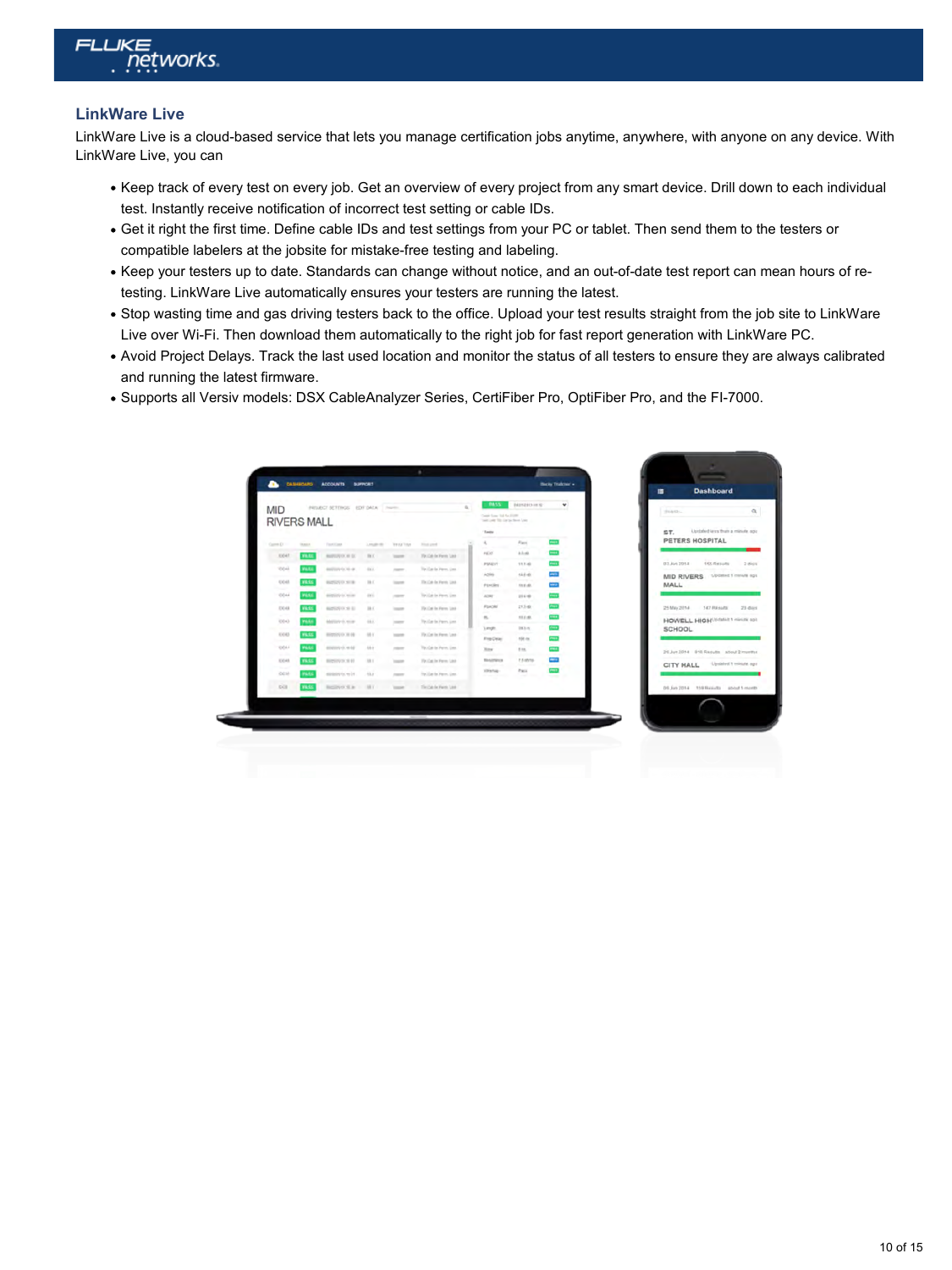

#### **LinkWare PC Management Software**

Leveraging the popular and multi-featured LinkWare PC management software application, DSX CableAnalyzer Series users can easily access the ProjX management system data, generate reports, and upgrade the software in their testers. Project Managers have full capabilities to manage workflow and consolidate test results. Users can provide the finishing touch by adding their company logo to the report and offer it unaltered to their customers for system acceptance purposes. Keep your business tools simple, no matter which Fluke Networks copper or fiber tester you are using, LinkWare PC is the software package that reports it all.

Now with LinkWare Stats, the new automated statistical report option, you can move above and beyond the page-per-link report and see your entire cabling infrastructure. It analyzes and transforms LinkWare PC test results data into charts and diagrams that reveal your cabling plant performance; this report summarizes your entire cabling infrastructure in a compact, graphical format that makes it easy to verify margins and to spot anomalies.

#### **LinkWare PC Report**





*New versions of LinkWare PC are always backwards compatible with previous versions, so you can stay current and always integrate tests from different testers into test report.*



*LinkWare Stats summarizes all project data*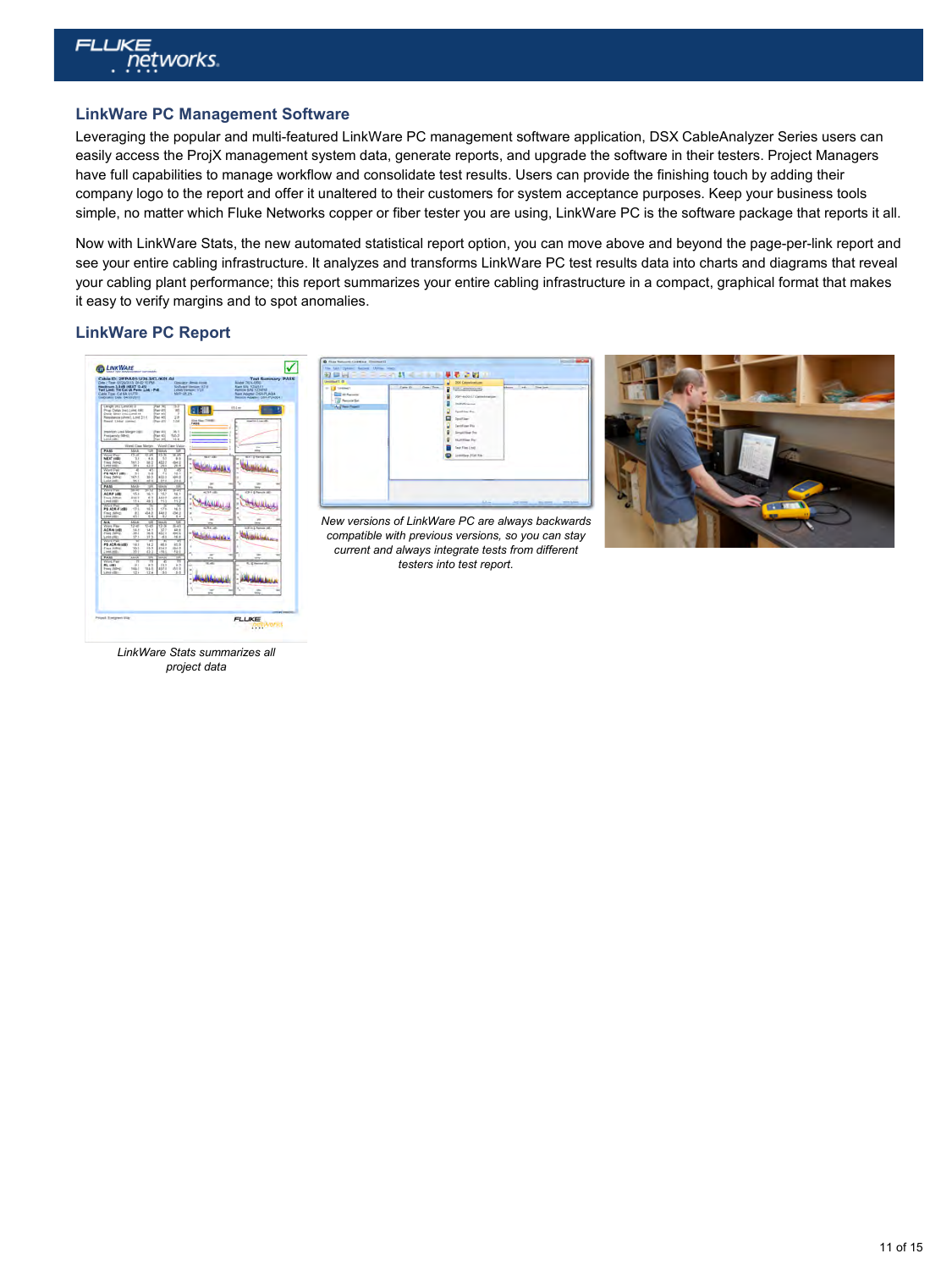

# **DSX CableAnalyzer Series Specifications**

| <b>Cable Types</b>                                                                                                             |                                                                                                                                                                                                                                                                                                                                                             |
|--------------------------------------------------------------------------------------------------------------------------------|-------------------------------------------------------------------------------------------------------------------------------------------------------------------------------------------------------------------------------------------------------------------------------------------------------------------------------------------------------------|
| Shielded and unshielded<br>pair LAN cabling                                                                                    | TIA Cat 3, 4, 5, 5e, 6, 6A, 8: 100 $\Omega$ ISO/IEC Class C, D, E, E <sub>A</sub> , F, F <sub>A</sub> and I/II: 100 $\Omega$ and 120 $\Omega$                                                                                                                                                                                                               |
| <b>Standard Link Interface Adapters</b>                                                                                        |                                                                                                                                                                                                                                                                                                                                                             |
|                                                                                                                                | Plug type: shielded RJ45                                                                                                                                                                                                                                                                                                                                    |
| Permanent link adapters                                                                                                        | Optional Plug type: Tera (for DSX-5000 only, DSX-8000 version available Q1 2018)                                                                                                                                                                                                                                                                            |
| <b>Channel Adapters</b>                                                                                                        | Jack type: shielded RJ45                                                                                                                                                                                                                                                                                                                                    |
|                                                                                                                                | Optional Jack type: Tera, GG45 (for DSX-5000 only, DSX-8000 version available Q1 2018)                                                                                                                                                                                                                                                                      |
| <b>Test Standards</b>                                                                                                          |                                                                                                                                                                                                                                                                                                                                                             |
| <b>TIA</b>                                                                                                                     | Cat 3, 4, 5, 5e, 6, 6A, 8 per TIA 568 Series                                                                                                                                                                                                                                                                                                                |
| <b>ISO/IEC</b>                                                                                                                 | Class C, D, E, E <sub>A</sub> , F, F <sub>A</sub> , I/II certification per ISO/IEC 11801 Series                                                                                                                                                                                                                                                             |
| Maximum frequency                                                                                                              | DSX-8000: 2000 MHz; DSX-5000 1000 MHz                                                                                                                                                                                                                                                                                                                       |
| <b>General Specifications</b>                                                                                                  |                                                                                                                                                                                                                                                                                                                                                             |
|                                                                                                                                | DSX-8000: Full 2-way Autotest of Cat 5e or 6/Class D or E: 7 seconds Full 2-way Autotest of Cat 6A/Class EA: 8 seconds Full 2-way Autotest of                                                                                                                                                                                                               |
| <b>Autotest Time</b>                                                                                                           | Cat 8: 16 seconds                                                                                                                                                                                                                                                                                                                                           |
|                                                                                                                                | DSX-5000: Full 2-way Autotest of Cat 5e or 6/Class D or E: 9 seconds Full 2-way Autotest of Cat 6A/Class EA: 10 seconds                                                                                                                                                                                                                                     |
| Support test parameters (The selected test<br>standard determines the test parameters<br>and the frequency range of the tests) | Wire Map, Length, Propagation Delay, Delay Skew, DC Loop Resistance, Insertion Loss (Attenuation), Return Loss (RL), NEXT, Attenuation-to-<br>crosstalk Ratio (ACR-N), ACR-F (ELFEXT), Power Sum ACR-F (ELFEXT), Power Sum NEXT, Power Sum ACR-N, Power Sum Alien Near End<br>Xtalk (PS ANEXT), Power Sum Alien Attenuation Xtalk Ratio Far End (PS AACR-F) |
| Input protection                                                                                                               | Protected against continuous telco voltages and 100 mA over-current. Occasional ISDN over-voltages will not cause damage                                                                                                                                                                                                                                    |
| Display                                                                                                                        | 5.7 in LCD display with a projected capacitance touchscreen                                                                                                                                                                                                                                                                                                 |
| Case                                                                                                                           | High impact plastic with show absorbing overmold                                                                                                                                                                                                                                                                                                            |
| <b>Dimensions</b>                                                                                                              | Main Versiv unit with DSX module and battery installed: 2.625 in x 5.25 in x 11.0 in (6.67 cm x 13.33 cm x 27.94 cm)                                                                                                                                                                                                                                        |
| Weight                                                                                                                         | Main Versiv unit with DSX module and battery installed: 3 lbs, 5oz (1.28 kg)                                                                                                                                                                                                                                                                                |
| Main unit and remote                                                                                                           | Lithium ion battery pack, 7.2 V                                                                                                                                                                                                                                                                                                                             |
| Typical battery life                                                                                                           | 8 hours                                                                                                                                                                                                                                                                                                                                                     |
| Charge time*                                                                                                                   | Tester off: 4 hours to charge from 10 % capacity to 90 % capacity                                                                                                                                                                                                                                                                                           |
| Languages supported                                                                                                            | English, French, German, Italian, Japanese, Portuguese, Spanish, Chinese, Korean, Russian, Trad Chinese, Czech, Polish, Swedish, Hungarian                                                                                                                                                                                                                  |
| Calibration                                                                                                                    | Service center calibration period is 1 year                                                                                                                                                                                                                                                                                                                 |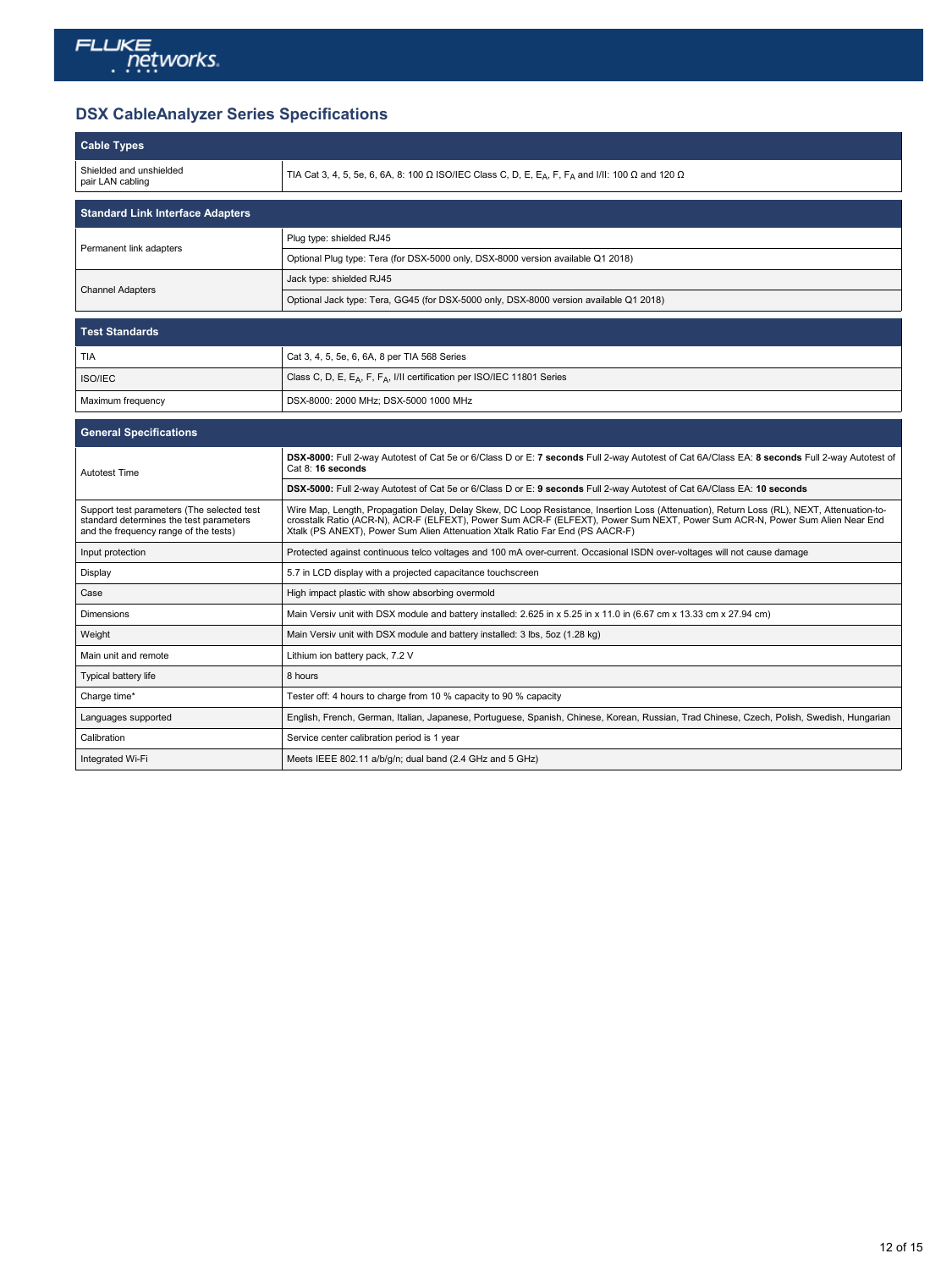

| <b>Environmental Specifications</b>                        |                                                            |
|------------------------------------------------------------|------------------------------------------------------------|
| <b>Operating Temperature</b>                               | 32° F to 113° F (0° C to 45° C)                            |
| Storage Temperature                                        | -22° F to +140° F (-30° C to +60° C)                       |
| Operating relative humidity (% RH without<br>condensation) | 0% to 90%, 32° F to 95° F (0° C to 35° C)                  |
|                                                            | 0% to 70%, 95° F to 113° F (35° C to 45 °C)                |
| Vibration                                                  | Random, 2 g, 5 Hz-500 Hz                                   |
| Shock                                                      | 1 m drop test with and without module and adapter          |
| Safety                                                     | CSA 22.2 No. 61010, IEC 61010-1 3rd Edition                |
| Operating altitude                                         | 13,123 ft (4,000 m)<br>10,500 ft (3,200 m) with ac adapter |
| <b>EMC</b>                                                 | EN 61326-1                                                 |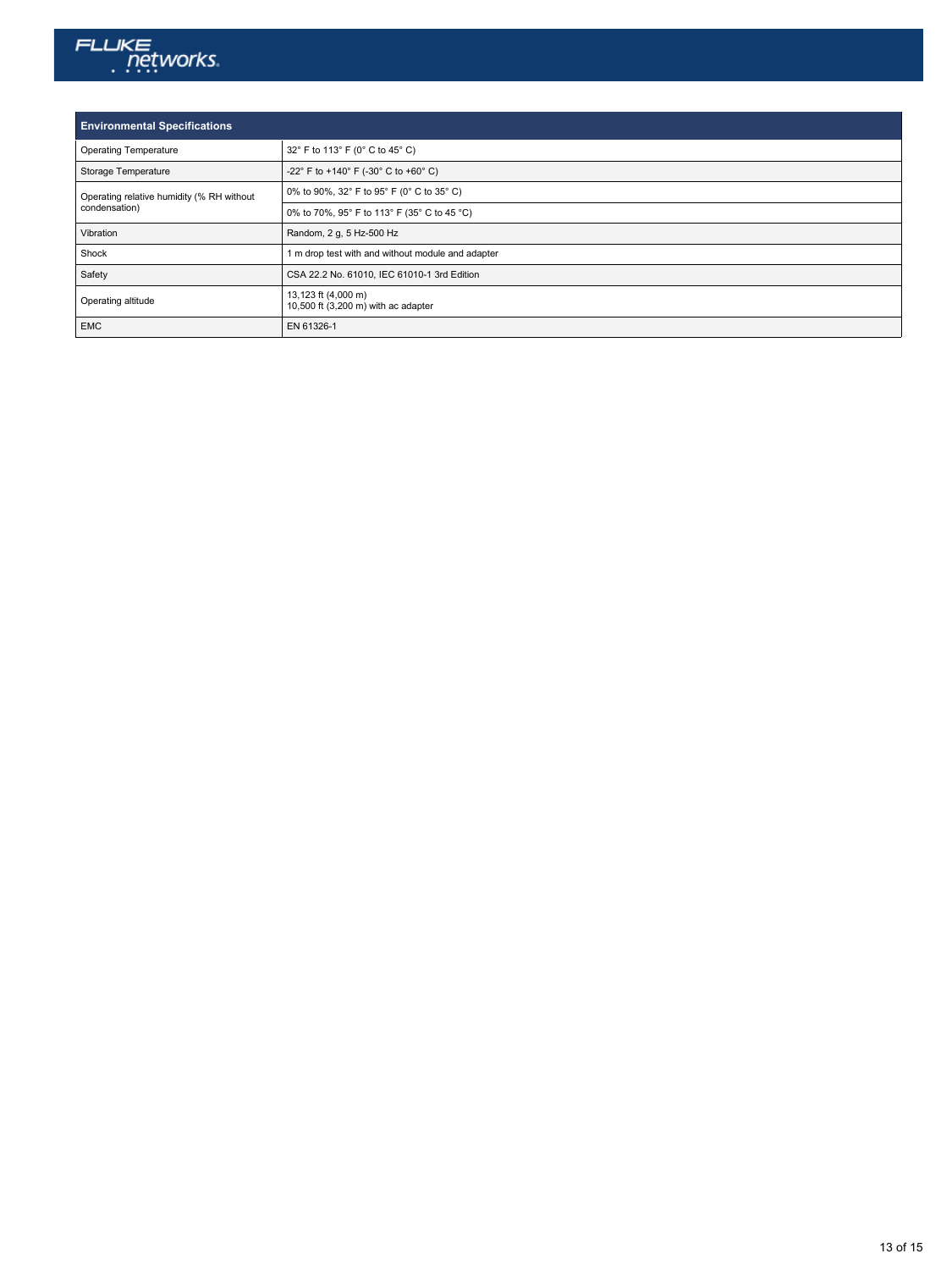# FLUKE <u>networks</u>

#### **Ordering Information**

| DSX2-8000 Wireless models                                                                                                                                                       |  |
|---------------------------------------------------------------------------------------------------------------------------------------------------------------------------------|--|
| <b>Description</b>                                                                                                                                                              |  |
| 2GHZ DSX-8000 CableAnalyzer with Wi-Fi                                                                                                                                          |  |
| 2GHZ DSX-8000 CableAnalyzer with Wi-Fi and 1 YR Gold<br>Support                                                                                                                 |  |
| 2GHZ DSX-8000 CableAnalyzer with Multimode OLTS,<br>Fiber Inspection and Wi-Fi                                                                                                  |  |
| 2GHZ DSX-8000 CableAnalyzer with Multimode OLTS,<br>Fiber Inspection, Wi-Fi and 1 YR Gold Support                                                                               |  |
| 2GHZ DSX-8000 CableAnalyzer with Quad OLTS, Fiber<br>Inspection and Wi-Fi                                                                                                       |  |
| 2GHZ DSX-8000 CableAnalyzer with Quad OLTS, Fiber<br>Inspection, Wi-Fi and 1 YR Gold Support                                                                                    |  |
| 2GHZ DSX-8000 CableAnalyzer with Quad OLTS, Quad<br>OTDR, Fiber Inspection and Wi-Fi                                                                                            |  |
| 2GHZ DSX-8000 CableAnalyzer with Quad OLTS, Quad<br>OTDR, Fiber Inspection, Wi-Fi and 1 YR Gold Support                                                                         |  |
| Versiv Professional Kit with DSX-8000 CableAnalyzer,<br>Quad OLTS, Quad OTDR, Fiber Inspection, Wi-Fi and a<br>full complement of product accessories.                          |  |
| Versiv Professional Kit with DSX-8000 CableAnalyzer,<br>Quad OLTS, Quad OTDR, Fiber Inspection, Wi-Fi and a<br>full complement of product accessories and 1 YR Gold<br>Support. |  |
|                                                                                                                                                                                 |  |

| <b>DSX2-8000 Non-Wireless models</b> |                                                                                                  |
|--------------------------------------|--------------------------------------------------------------------------------------------------|
| Model                                | <b>Description</b>                                                                               |
| DSX2-8000-NW                         | 2GHZ DSX-8000 CableAnalyzer                                                                      |
| <b>DSX2-8000 Accessories</b>         |                                                                                                  |
| Model                                | <b>Description</b>                                                                               |
| DSX-8000-ADD                         | DSX-8000 Add-on Kit                                                                              |
| DSX2-8000-ADD-R                      | DSX2-8000 Add-on Kit with Remote (not compatible with<br>original Versiv main)                   |
| DSX2-8-CFP-Q-ADD/R                   | DSX2-8000 with Quad OLTS Add-on Kit with V2 Remote<br>(not compatible with original Versiv main) |
| DSX-8000-OFP-Q-ADD                   | DSX-8000 with Quad OTD Add-on Kit                                                                |
| DSX-PLA804S                          | DSX-8000 Cat 8/Class I Permanent Link Adapter Set                                                |
| DSX-CHA804S                          | DSX-8000 Cat 8/Class I Channel Adapter Set                                                       |
| DSX-8000 Gold Support models         |                                                                                                  |
| Model                                | <b>Description</b>                                                                               |
| GLD-DSX-8000                         | 1 year Gold Support, DSX2-8000 or DSX-8000                                                       |
| GLD3-DSX-8000                        | 3 year Gold Support, DSX2-8000 or DSX-8000                                                       |
| GLD-DSX-8000MI                       | 1 year Gold Support, DSX2-8000MI or DSX-8000MI                                                   |
| GLD3-DSX-8000MI                      | 3 year Gold Support, DSX2-8000MI or DSX-8000MI                                                   |
| GLD-DSX-8000QI                       | 1 year Gold Support, DSX2-8000QI or DSX-8000QI                                                   |
| GLD-DSX-8000QOI                      | 1 year Gold Support, DSX2-8000QOI or DSX-8000QOI                                                 |
| GLD3-DSX-8000QOI                     | 3 year Gold Support, DSX2-8000QOI or DSX-8000QOI                                                 |
| GLD-DSX-8000PRO                      | 1 year Gold Support, DSX2-8000-PRO or DSX-8000-PRO                                               |

GLD3-DSX-8000PRO 3 year Gold Support, DSX2-8000-PRO or DSX-8000-PRO GLD-DSX-8-ADD-R 1 year Gold Support, DSX2-8-ADD-R or DSX-8000-ADD-R

GLD3-DSX-8-ADD-R 3 year Gold Support, DSX2-8-ADD-R or DSX-8000-ADD-R GLD-DSX8-CFPQADD/R 1 year Gold Support, DSX2-8-CFP-Q-ADD/R or DSX-8-CFP-Q-ADD/R GLD3-DSX8-CFPQADDR 3 year Gold Support, DSX2-8-CFP-Q-ADD/R or DSX-8-CFP-Q-ADD/R